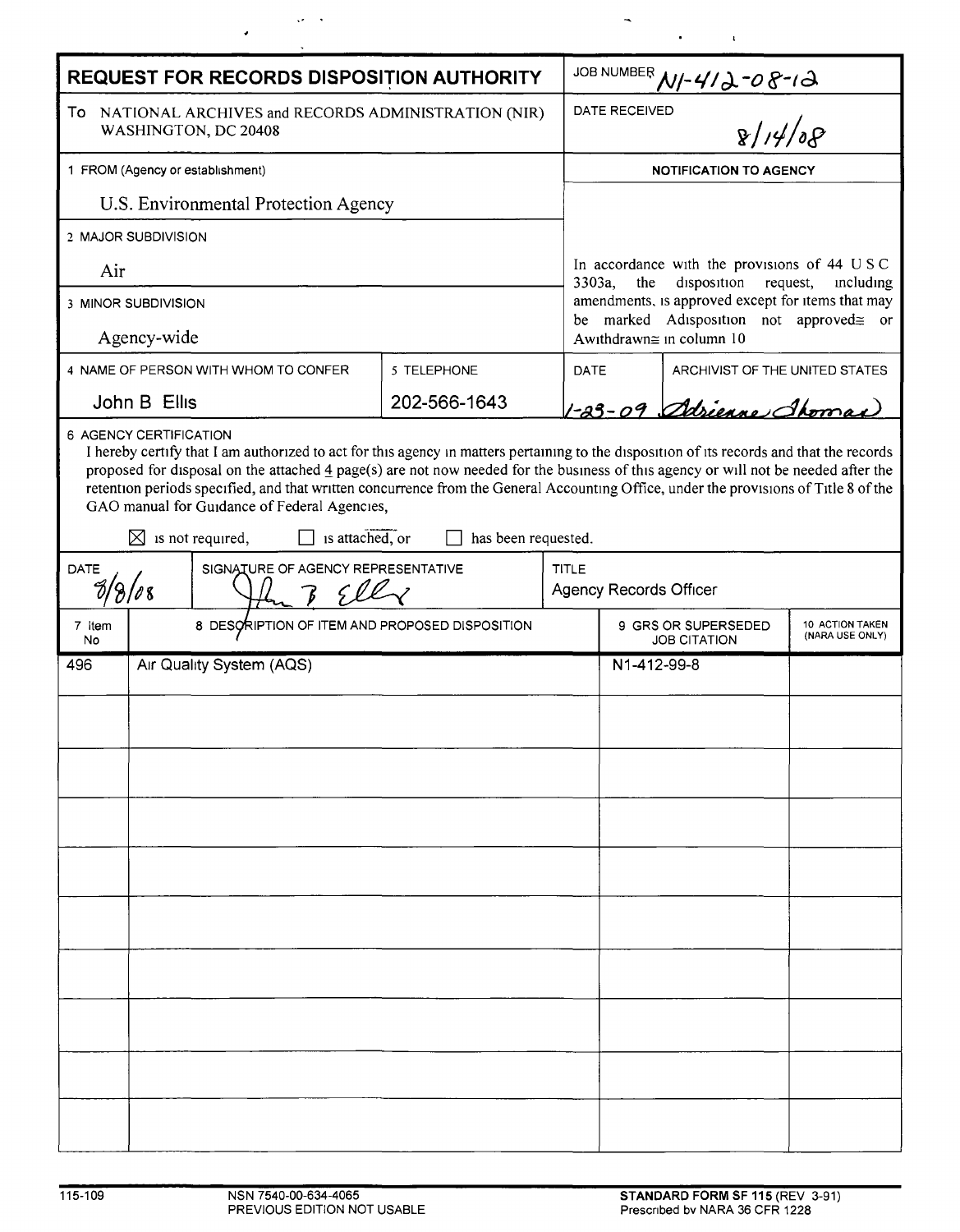# **EPA Records Schedule 496**

**Status:** Fmal, *10/31/2009*

**Title:** AIr Quahty System (AQS)

**Program:** AIr

**Applicability:** Agency-wide

**Function:** 108-023-01 - Air Monitoring and Forecasting

 $\overline{L}$ 

#### **NARA Disposal Authority:**

This schedule authorizes the disposition of the record copy in any media (media neutral), excluding any records already m electronic form. Records designated for permanent retention must be transferred to the National Archives m accordance with NARA standards at the time of transfer.

•  $N1-412-08-12$ 

#### **Description:**

The AIr Quahty System (AQS) serves as the national repository for ambient air quahty measurements and descnptive mformation about the locations where the ambient air quality data are collected The data, which is collected by state, local and tribal agencies, is periodically uploaded into AQS. It is used to track progress in implementmg the national air pollution control program. For example, EPA uses the data to determine non-attainment areas for pollutants that have national ambient air quality standards (NAAQS) for trends analysis, modelmg, providmg the pubhc with mformation about the cleanlmess of the air m various areas, and for vanous air quahty reports for Congress and others.

Users submit data via the EPA Central Data Exchange (CDX), on an as-needed basis, and the data IS transferred from AQS to the Envirofacts mformation warehouse.

#### **Disposition Instructions:**

**Item a:** Electronic software program

This Item is to be used only by the Office of AIr and Radiation, National AIr Data Group, Outreach and Information DIVIsion.

- **• Disposable**
- Destroy when no longer needed to ensure access to, and use of, the electronic records throughout the authorized retention period.

**Item b:** Input

**• Disposable**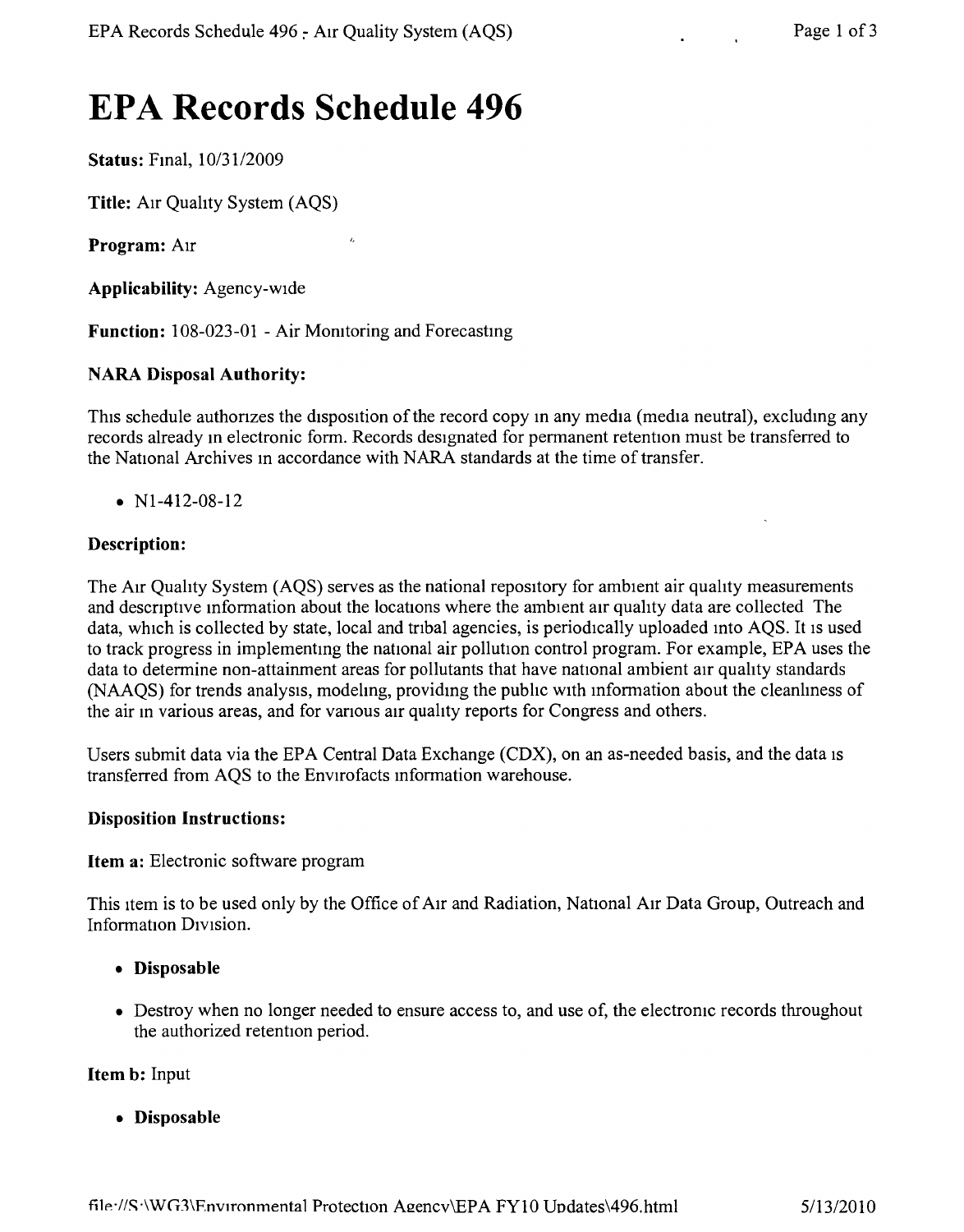• Follow instructions for EPA 171.

# **Item c:** Electronic data

This item is to be used only by the Office of Air and Radiation, National Air Data Group, Outreach and Information Division.

- **• Permanent**
- Transfer data annually to the National Archives, as specified in 36 CFR 1235.44-1235.50 or standards applicable at the time,

# **Item d:** Output and reports

- **• Varies**
- File with related records and follow instructions for the related records.

### **Item e:** System documentation

This item is to be used only by the Office of Air and Radiation, National Air Data Group, Outreach and Information Division,

- **• Permanent**
- Transfer those records necessary to document how the system captures, manipulates, and outputs data to the National Archives, as specified in 36 CFR 1235.44-1235.50 or standards applicable at the time. Documentation is transferred with the electronic data (item c).

### **Guidance:**

The Central Data Exchange is scheduled as EPA 097. See EPA 098 for Envirofacts.

### **Reasons for Disposition:**

The following changes were made in the  $04/30/2008$  version:

- Revised disposition instructions for item b.
- Added applicability to disposition items a, c and e.
- Revised title of disposition item e.

This system was previously approved as the Aerometric Information Retrieval System (AIRS), NI-412- 99-8, and consisted of four databases: AIr Quality System (AQS), AIr Facility System (AFS), Geo-Common (GCS), and a mapping utility called AIRS graphic (AG). Three of the four systems have been phased out. The emissions portion of AFS was phased out in 2000, and new submissions are submitted to the National Emissions Inventory (NEI), scheduled as EPA 002. The data from the Precision and Accuracy Reportmg System (PARS), approved as *NCI-412-81-12/33,* was transferred to AIRS in 1992. The compliance data is now managed by the Office of Enforcement and Compliance Assurance (OECA) and will be scheduled separately.